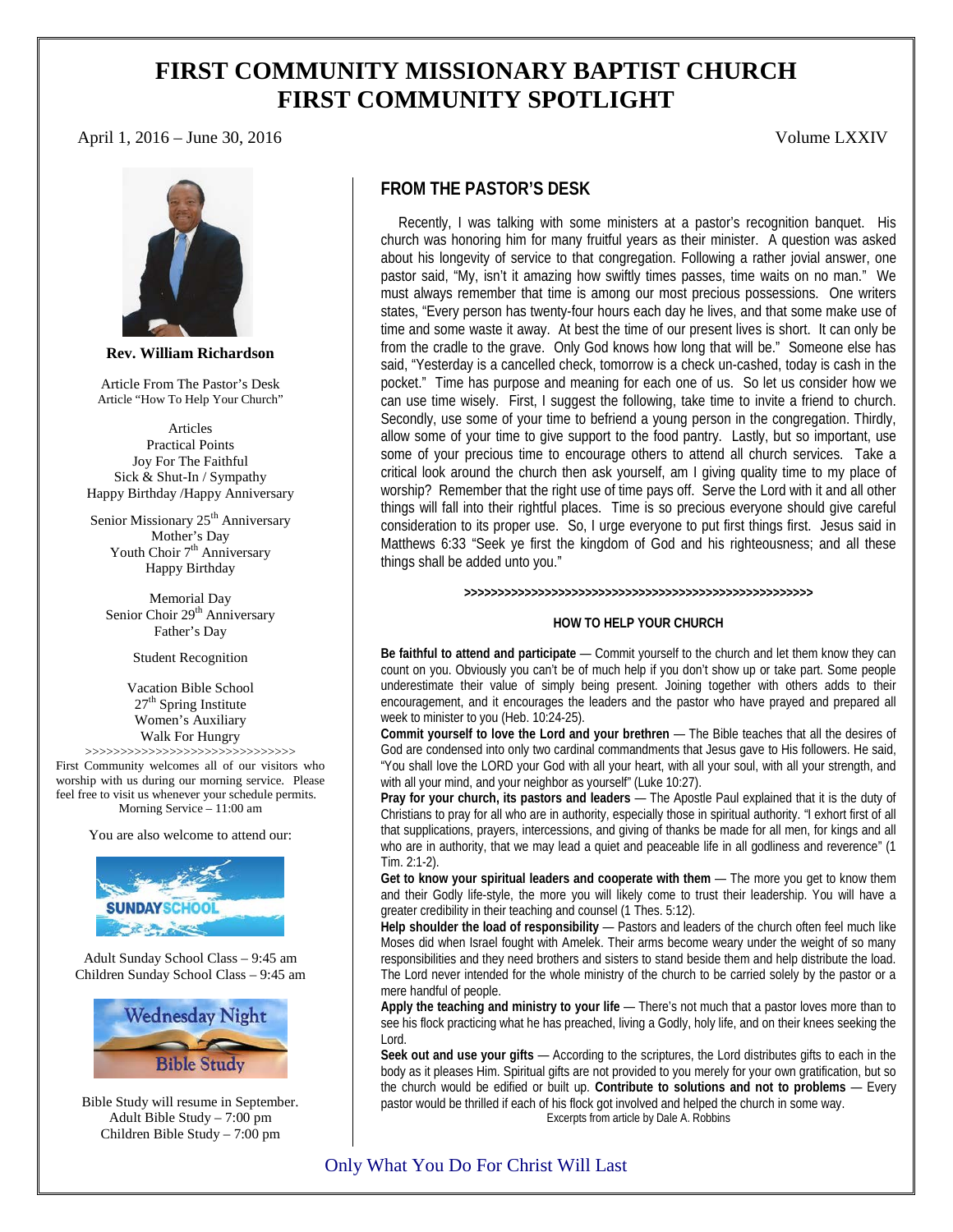### **PRACTICAL POINTS**

Christians must be alert to avoid drifting away from worship of God and prayer.

Each day is a new opportunity to turn from sin and choose the security of God's forgiveness and love.

Darkness and fear result when man chooses life apart from the light of God's love and truth.

Christians must be patient; we can trust our just God to destroy evil and punish sin.

There is always hope because God is gracious. He freely offers us eternal life, peace, and assurance. He asks only that we trust and obey.

### **JOY FOR THE FAITHFUL**

Jesus came to set the captives free. He came to remove the weight of sin's oppression from our shoulders. He came to wipe the shame from our faces and instead display His glory through our lives. Each season that we walk through is different. Some seasons of life are quite difficult, but there is always the promise that if we do not give up and keep trusting God, joy will come.

God will always present a way for His people to experience joy, peace, and satisfaction. Even in the midst of dark, troubled times, He will send glimpses of light. So true are the words of David in Psalm 30:5 that weeping may endure for a night, but joy comes in the morning.

Bible Expositor and Illuminator



SICK AND SHUT-IN We pray for our members who are sick and shut-in and for our friends and neighbors who are sick and shut-in.

**Sister Torenda Duff Sister Iris Folk**<br>
Sister Esther Jeffries **Sister Mary McCaulev Sister Katie Roberson Brother Henry Whitted Sister Geraldine Wilson Brother James Wilson**

**Sister Mary McCauley** 

**>>>>>>>>>>>>>>>>>>>>>>>>>>>>>>>>>>>>>>**



Our deepest sympathy is extended to: **Sister Deborah Taylor** and family in the loss of her father, **Jeff Jackson**

We extend our deepest sympathy to our friends and neighbors who have lost their loved ones.



April

| <b>Shirley Smith</b><br><b>Linda Whitted</b><br>Arianna Lewis<br><b>Keshawn Torry</b><br>Louise Murphy<br>Rev. Quinesa Brown<br>Kennedi Richardson | 1<br>5<br>6<br>13<br>14<br>15<br>15 | <b>Demetrice Turner</b><br><b>Martin Torain</b><br>Deniya Turrentine<br><b>Theresa Clark</b><br>Leroy Jacobs<br><b>Michael Poteat</b> | 16<br>19<br>22<br>25<br>25<br>30 |
|----------------------------------------------------------------------------------------------------------------------------------------------------|-------------------------------------|---------------------------------------------------------------------------------------------------------------------------------------|----------------------------------|
|                                                                                                                                                    |                                     | <u>May</u>                                                                                                                            |                                  |
| Corina Riley                                                                                                                                       | 2                                   | Andre' Murphy                                                                                                                         | 18                               |
| Elijah Johnson                                                                                                                                     | 4                                   | Eliza Torain                                                                                                                          | 22                               |
| Katie Roberson                                                                                                                                     | 6                                   | Dion Wells                                                                                                                            | 23                               |
| Cherba Torain                                                                                                                                      | 8                                   | <b>Donald McIver</b>                                                                                                                  | 24                               |
| <b>Mary Wells</b>                                                                                                                                  | 8                                   | Monaca Richardson                                                                                                                     | 26                               |
| Brenda Breeze                                                                                                                                      | 9                                   | Ciara Bullock                                                                                                                         | 26                               |
| Rev. W. Richardson                                                                                                                                 | 10                                  | Jewell Jarrett                                                                                                                        | 26                               |
| Novella Baines                                                                                                                                     | 14                                  | Amayah Johnson                                                                                                                        | 26                               |
|                                                                                                                                                    |                                     | June                                                                                                                                  |                                  |
| <b>Marc Richardson</b>                                                                                                                             | 1                                   | Makayla Johnson                                                                                                                       | 20                               |
| Leon Lea                                                                                                                                           | 1                                   | Eric Timberlake                                                                                                                       | 21                               |
| Juliana Silva                                                                                                                                      | 7                                   | <b>Esther Jeffries</b>                                                                                                                | 24                               |
| Graesyn Goodman                                                                                                                                    | 8                                   | <b>Jalyn Riley</b>                                                                                                                    | 27                               |
| <b>Cothene Watson</b>                                                                                                                              | 9                                   | Ronda Turrentine                                                                                                                      | 27                               |
| Ronald Johnson, Jr.                                                                                                                                | 12                                  | <b>Tijon Clark</b>                                                                                                                    | 28                               |
| Nancy Peacock<br>Shereen Johnson                                                                                                                   | 19                                  | <b>Heather Wells</b>                                                                                                                  | 30                               |

**>>>>>>>>>>>>>>>>>>>>>>>>>>>>>>>>>>>>>>>**



April

| Michael & Cothene Watson                 | 2  |
|------------------------------------------|----|
| Phil & Regina Parker                     | 3  |
| Martin & Alisa Torain                    | 4  |
| Michael & Corina Riley                   | 6  |
| Eric & Charlotte Timberlake              | 11 |
| May                                      |    |
| <b>Frederick Sr. &amp; Patrice Sneed</b> | 10 |
| Shawn & Tameka Bethea                    | 17 |
| Lloyd & Katie Roberson                   | 25 |
| June                                     |    |
| Ernest & Theresa Clark                   | 8  |
| Larry & Crystal Wade                     | 27 |
| Albert & Shirley Smith                   | 29 |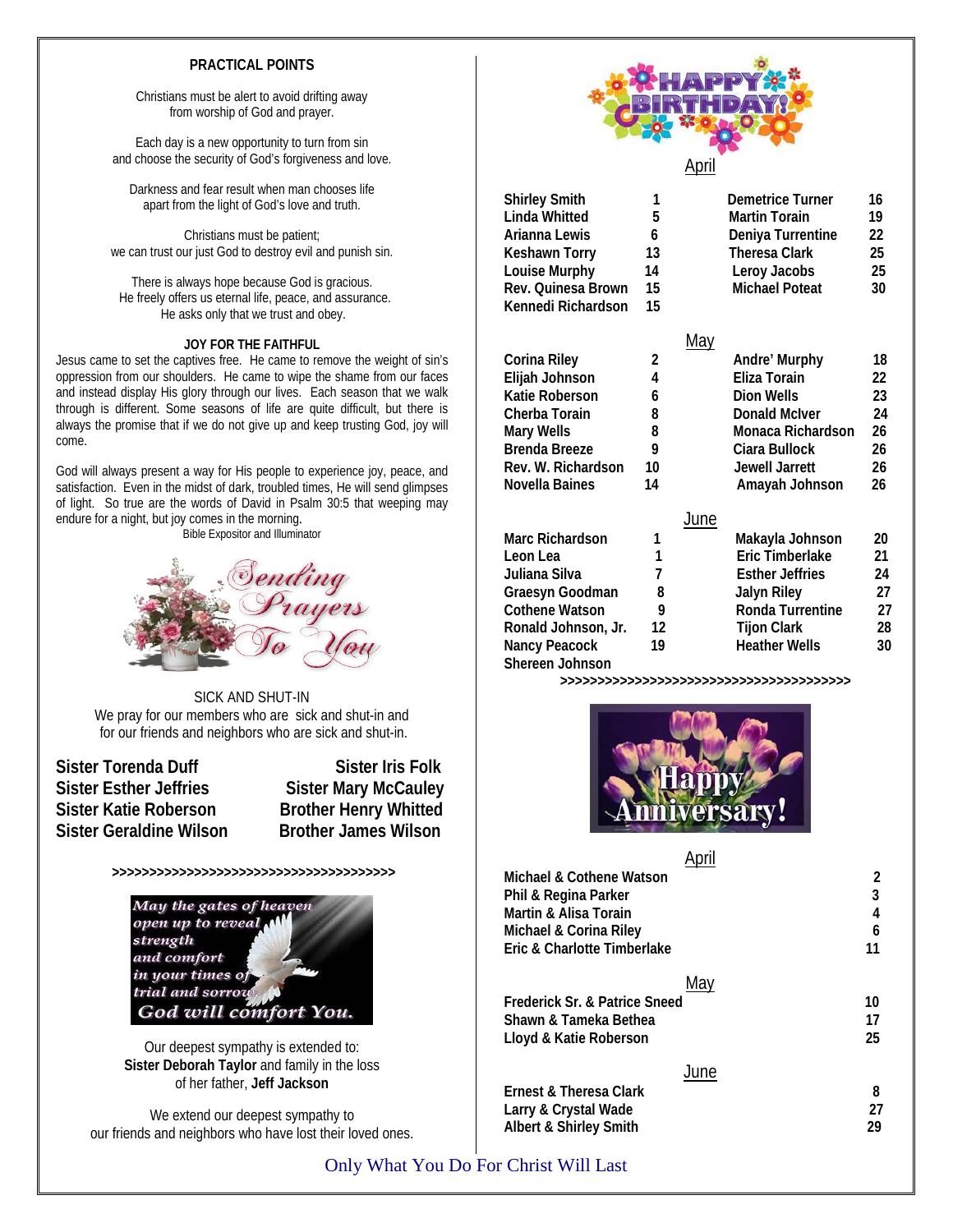### **DORIS M. RICHARDSON SENIOR MISSIONARY 25TH ANNIVERSARY**



Congratulations to our Senior Missionaries. The Missionaries celebrated their 25<sup>th</sup> anniversary on April 24. 2016. The Senior Missionaries work tirelessly to minister to the sick and shut-in, feed the hungry by supporting OCIM food of the month, support the church in whatever capacity needed and most importantly help to save souls by spreading the good news; The Gospel of Jesus Christ.

|                          | Sister Cherba Torain ------------------------Call To Worship & Invocation |  |  |
|--------------------------|---------------------------------------------------------------------------|--|--|
|                          |                                                                           |  |  |
| Sister Marjorie Vanhooke |                                                                           |  |  |
|                          | Sister Stephanie Brodie "Let There Be Light"-----------------Litany       |  |  |
|                          |                                                                           |  |  |
|                          |                                                                           |  |  |
| <b>Special Offering</b>  |                                                                           |  |  |

Sister Marjorie Vanhooke Sister Linda Snipes

Music: The Male Chorus

Ushers: The Senior Ushers Greeter: **Sister Iris Folk**

**Rev. William Richardson**----------------------------------------------Sermon "Some Signs Of A Missionary Church"

Jesus has given us an assignment. You must listen to Jesus if you want to have a good missionary church. Jesus asked His disciples; Do you really love me? If you love me feed my sheep with my word. My word will never fail.

Remarks

Sister Shirley Byrd **Rev. William Richardson** 

**>>>>>>>>>>>>>>>>>>>>>>>>>>>>>>>>>>>>>>>>>>>>>>>>>>>>>>>**



There is simply no way we can ever really thank our mother for all she has done for us. Mothers are one of God's greatest blessings to us. On the special occasion of Mother's Day, First Community members honored their mothers by giving tribute to their mothers living and deceased.

Litany "A Mother's Beatitudes" Music: The Senior Choir **Sister Eugenia Jarrett** Greeter: **Sister Linda Whitted**

> Sermon "Giving Thanks For Moms" **Rev. William Richardson**

# **YOUTH CHOIR 7TH ANNIVERSARY**

May 15, 2016



Congratulations to the First Community Youth Choir on their 7<sup>th</sup> Anniversary. We thank you for providing uplifting music for our third Sunday service. We pray that you will continue to sing praises for our Lord and live so that other youth will see the joy of the Lord in you and to see how the Lord is blessing you for using the gifts he has given you.

> Below is a powerful message to the choir from our Pastor, **Rev. William Richardson**.

Singing ought to glorify God who has been good to you. Do not let anything come before God. Nothing else will take the place of glorifying God. Praise God with your music. Jesus said this is why He came into the world to glorify His father. God is the only one who can give you life and strength. When you glorify God He will not let you get lost. Let your light shine.

**Rev. Richardson** concluded his sermon with this song from **Sister Richardson's** collection of music. "**COME ON CHILDREN, LET'S PRAISE THE LORD!"**

Thank you to the Youth Choir and their dedicated Youth Choir leader, **Sister Shereen Johnson**. We love you.

> Special Presentation were made to the church from the Youth Choir.

Music: The Youth Choir Ushers: The Young Adult Ushers Greeter: **Sister Cherba Torain**

> Sermon: "Singing Glorified Joy" **Rev. William Richardson**

**>>>>>>>>>>>>>>>>>>>>>>>>>>>>>>>>>>>>>>>>>>>>>>>>>>>>**



**REV. WILLIAM RICHARDSON** May 10, 2016

First Community celebrated **Rev. Richardson's** birthday on May 22, 2016. Presentations were made to him during the morning service.

**Rev. Richardson** we are so grateful to have you as our leader and thankful to God for giving you good health. We will continue to pray that God will forever shower his blessing upon you so that you may continue His good works.

Thank you for all that you do for your congregation and the community. We love you!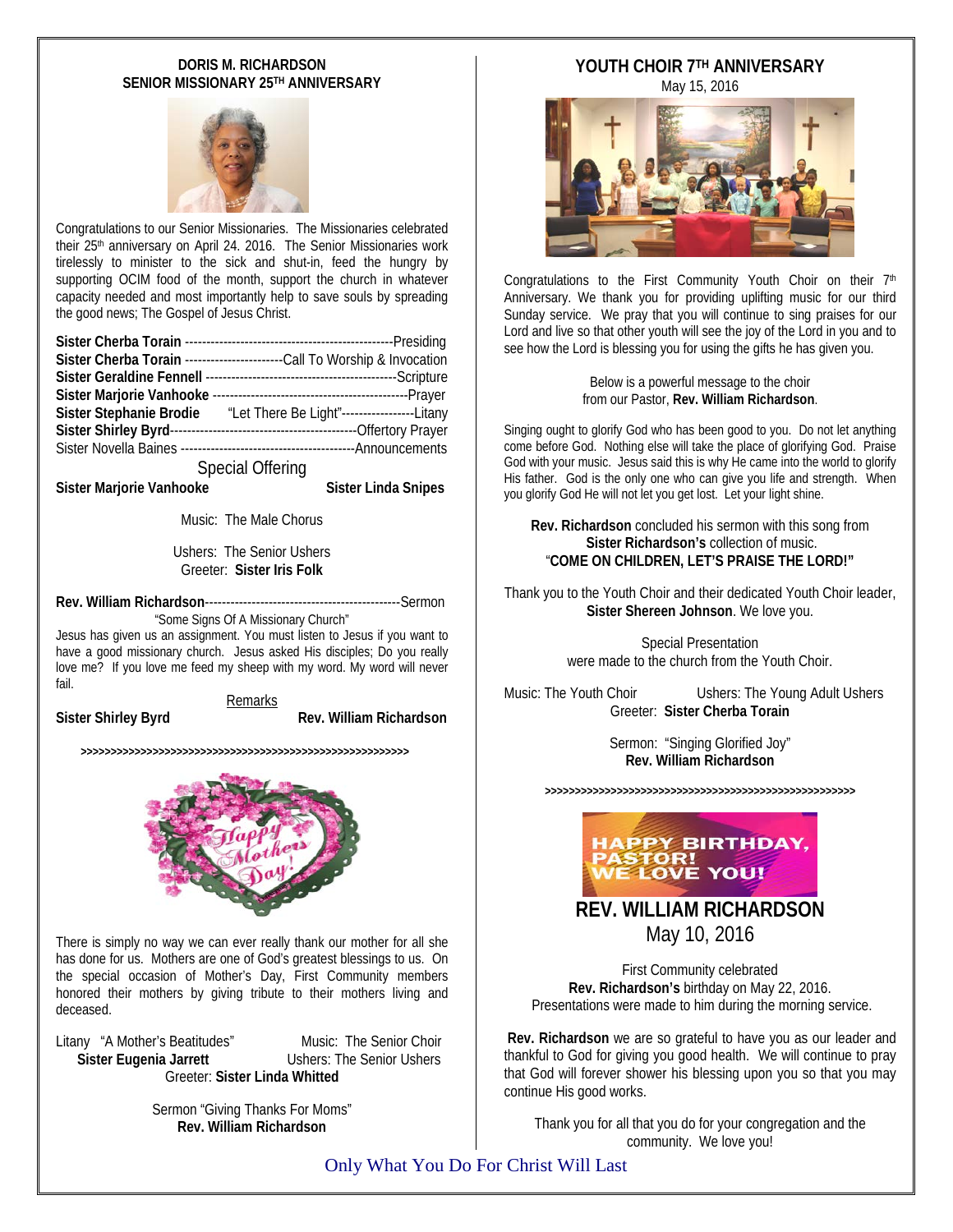# **SENIOR CHOIR 29TH ANNIVERSARY**

June 5, 2016



Congratulations to the Senior Choir for singing praises to our Lord for 29 years. Your love and dedication to First Community has helped our church reach a glorious 30 years of serving God. Your music on the first Sunday and the sermons of hope and love that our pastor, **Rev. Richardson,** delivers each Sunday has inspired us to continue on this spiritual journey. Thank you to the Senior Choir and Senior Choir directress, **Sister Marjorie Vanhooke** for your dedication. May God Bless You!

Presentations were made by **Sister Shirley Byrd** to **Rev. Richardson** for our church and flowers were given to **Sister Marjorie Vanhooke** along with **Sister Stephanie Brodie, Sister Shereen Johnson** and **Sister Demetrius Turner** for singing with the Senior Choir. Presentations were made to our musicians, **Brother Eric Timberlake, Brother Phil Parker** and **Sister Kimberly Perry**. Gifts were also presented to **Sister Katie Roberson** and **Sister Iris**  Folk who are members of the Senior Choir but has been recuperating from an illness.

Music: The Senior Choir

Ushers: The Senior Ushers Greeter: **Sister Linda Whitted**

Sermon: "A Choir Unshaken" **Rev. William Richardson >>>>>>>>>>>>>>>>>>>>>>>>>>>>>>>>>>>>>>>>>>>>>>>>>>>>>>**



### June 18, 2016

Fathers are an important person in the life of their children. Children need their fathers in their life in order to learn how to grow into a respectable, loving, caring, responsible adult. Thank you to all fathers who dedicate their life to being a good father for their children. On Father's Day, First Community members gave tribute to our fathers living and deceased.

Music: The Youth Choir

 Ushers: The Young Adult Ushers Greeter: **Sister Cherba Torain**

Litany "A Father's Day Litany **Deacon Lloyd Roberson**

Sermon "When A Father Loves His Family" **Rev. William Richardson**

# **MEMORIAL DAY**

May 29, 2016

We Remember Those Who Gave Their Lives. We thank those who have served in our armed forces and those who are still serving. Our prayer is that God will keep them safe. We look forward to the day when all the fighting will cease and we can live in peace with one another.

> Litany "For Those Who Protect Our Lives"  **Deacon Johnny Jarrett, Jr.**

> > Music **The Kings Of Harmony**

Ushers: The Senior Ushers Greeter: **Sister Cothene Watson**

Sermon "God's Broken Things No Weapon that is formed against thee shall prosper. **Rev. William Richardson**

Those Veterans who were present:<br>Brother Leon Lea **Brother Larry Torain**<br>Sister Romaine Waller **Brother Lester Whitted** 



We are so grateful to the **Kings of Harmony** for providing the music for this Memorial Day service. We enjoyed a wonderful spiritual service. Thank you so much for worshiping with us and singing for the glory of our Lord and Savior, Jesus Christ.

>>>>>>>>>>>>>>>>>>>>>>>>>>>>>>>>>>>>>>>>>>>>>>>>>>

### **CHANGE MAKERS**

**Howard Tischler**, 62 (FOUNDER AND CEO, EVERSAFE)

After his mom fell victim to a financial scammer, Tischler founded EverSafe to protect other elders. Launched in 2014, the service lets users link their bank and investment accounts, credit cards and credit reports, which the company scans daily for suspicious activity.

### **Kenneth Shinozuka**, 17 INVENTOR, SAFEWANDER

At 15, Shinozuka developed a wearable sensor that alerts a caregiver when the wearer gets out of bed. Today, his SafeWander sensors bring many families of wandering Alzheimer's patient's peace of mind. Shinozuka says he doesn't feel limited by his youth. "Owning your age is to act as if you didn't have any age."

For information on the movement to disrupt aging, go to disruptaging.org.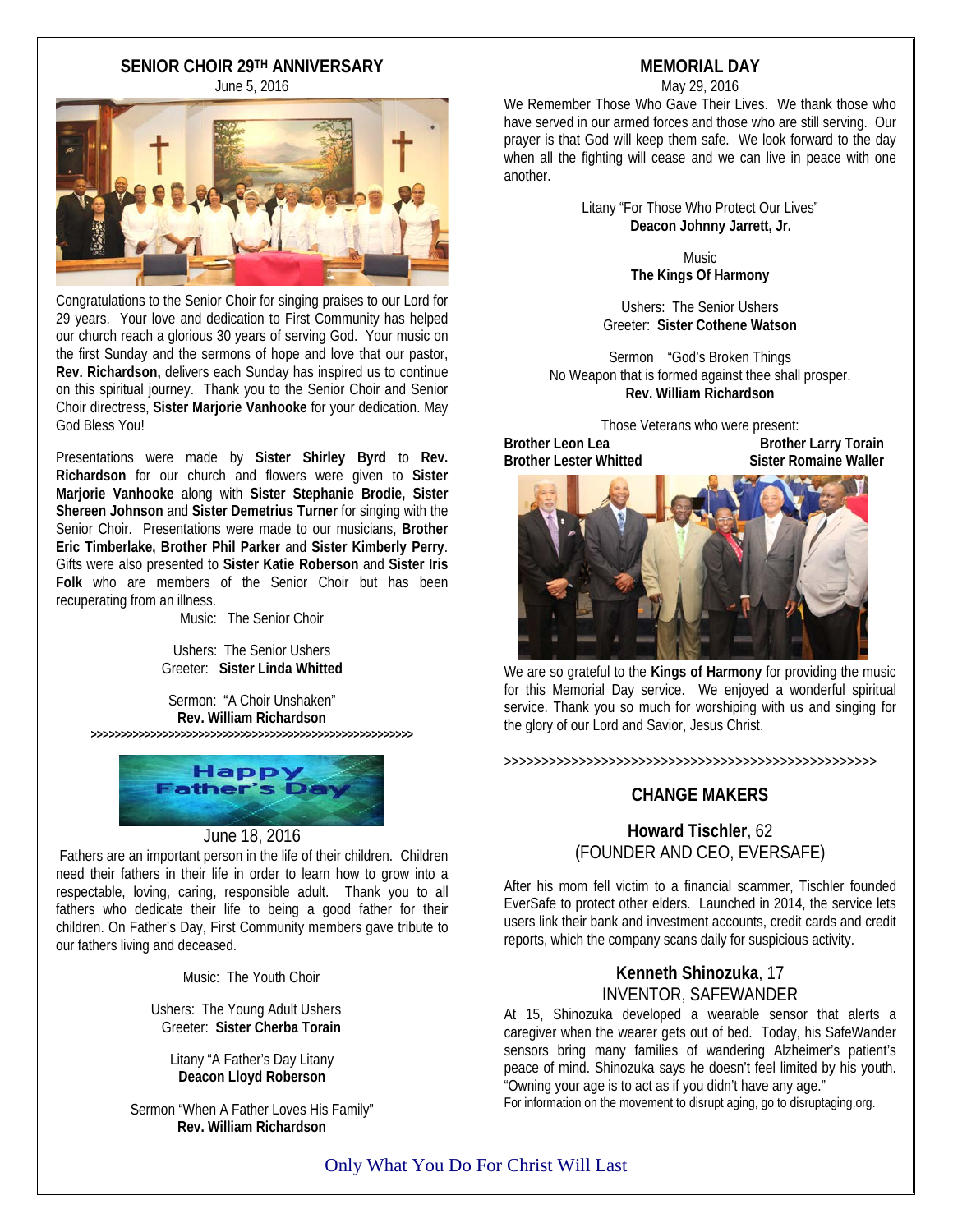# **STUDENT RECOGNITION DAY**

June 12, 2016

**Sister Seletha Pherribo**

We congratulation all of our students for the accomplishments they made during the 2015 – 2016 school year.

Each student received a \$1.00 Presidential Coin honoring various Presidents.

We are so proud of you and urge you to continue to excel in your educational goals.

### High School Graduates 2016

### **NIA BULLOCK**

Nia is the daughter of Judy Morgan. Nia graduated from Cedar Ridge High School. She will attend Alamance Community College. Her major will be Business and Management.

### **ASIA LATTA**

Asia is the daughter of Ronda Turrentine. Asia graduated from Orange High School. Asia scored highest on her ACT workkeys Test and she received an award in FAA agriculture. She will attend Livingstone College in the fall and will major in Business.

### **JABARI HARGROVE**

Jabari is the son of Yolande and John Hargrove and the grandson of Geraldine Fennell. Jabari graduated from Orange High School with honors. He has been accepted to Tuskegee University on a tennis scholarship.



# 12th Grade

**KAREEN BETHEA** Kareen will be a senior next year at Alamance High School in Mebane. **SIERRA BULLOCK**

Sierra was promoted to the 12<sup>th</sup> grade at Barlett Yancey High School.

### 11th Grade

**ANGEL COUNCIL**

Angel was promoted to the  $11<sup>th</sup>$  grade. She is the daughter of Salena Council.

### **MADISON LEWIS**

Madison will be entering her junior year at Cedar Ridge High School.

#### 10th Grade

**DONIEL BULLOCK**

Doniel was promoted to the 10<sup>th</sup> grade at Barlett Yancey High School.

#### 9th Grade

### **DENIYA TURRENTINE**

Deniya was promoted to the 9<sup>th</sup> grade. She will be attending Orange High School.

### 8th Grade

### **KYNDALE JACKSON**

Kyndale was promoted to the  $8<sup>th</sup>$  grade. He will be attending C.W. Stanford Middle School.

### 7th Grade

**JEWELL JARRETT** Jewell was promoted to the 7<sup>th</sup> grade. She will be attending Woodlawn Middle School in Mebane, NC

### 6th Grade

**TORRY JACKSON** Torry was promoted to the 6<sup>th</sup> grade. He will be attending C.W. Stanford Middle School.

### 5th Grade

### **AMAYAH JOHNSON**

Amayah was promoted to  $5<sup>th</sup>$  grade. She attends Excelsior Classical Academy.

#### **ARISSA DUFF**

Arissa was promoted to 5<sup>th</sup> grade. She attends Clover Garden Elementary.





#### **KENNA WELLS**

Kenna graduated from 4<sup>th</sup> grade at Durham Academy Lower School. She will be moving on to the 5<sup>th</sup> grade at Durham Academy Middle School.

## 4TH Grade

### **CYANI JACOBS**

Cyani was promoted to  $4<sup>th</sup>$  grade. She attends Central Elementary in Hillsborough. Cyani received awards for: Excellence in reading, participation in the cultural explosion at Cedar Ridge High School, participation in the All-County Chorus and she scored in the tip 5% in standardized testing in Orange County.

#### 3rd Grade

#### **GRASEYN GOODMAN**

Graseyn was promoted to the 3rd grade. She attends Excelsior Classical Academy.

### **DIONDRE J. COMPTON-JOHNSON**

Diondre was promoted to 3<sup>rd</sup> grade. He will attend Central Elementary School. He received awards for, outstanding attendance during the 2015- 2016 school year, music certificate for most improved in music, outstanding math, won a ticket to six flags and received a trophy award.

### 2nd Grade

#### **ELIJAH JOHNSON**

Elijah was promoted to 2nd grade. He attends Excelsior Classical Academy. **AALIYAH RILEY**

Aaliyah was promoted to 2<sup>nd</sup> grade. She will be attending E.M. Yoder Elementary in Mebane.

#### 1st Grade

#### **KENNEDI RICHARDSON**

Kennedi was promoted to the 1st grade at Bethesda Christian Academy. She scored the highest possible score on her math EOG test. She also mastered her Bible end of year test.

#### **BRIAN RILEY**

Brian was promoted to 1<sup>st</sup> grade. He will be attending EM Yoder Elementary in Mebane.

#### Kindergarten **NAKAYLAH JOHNSON**

Nakaylah will be entering kindergarden at Excelsior Classical Academy.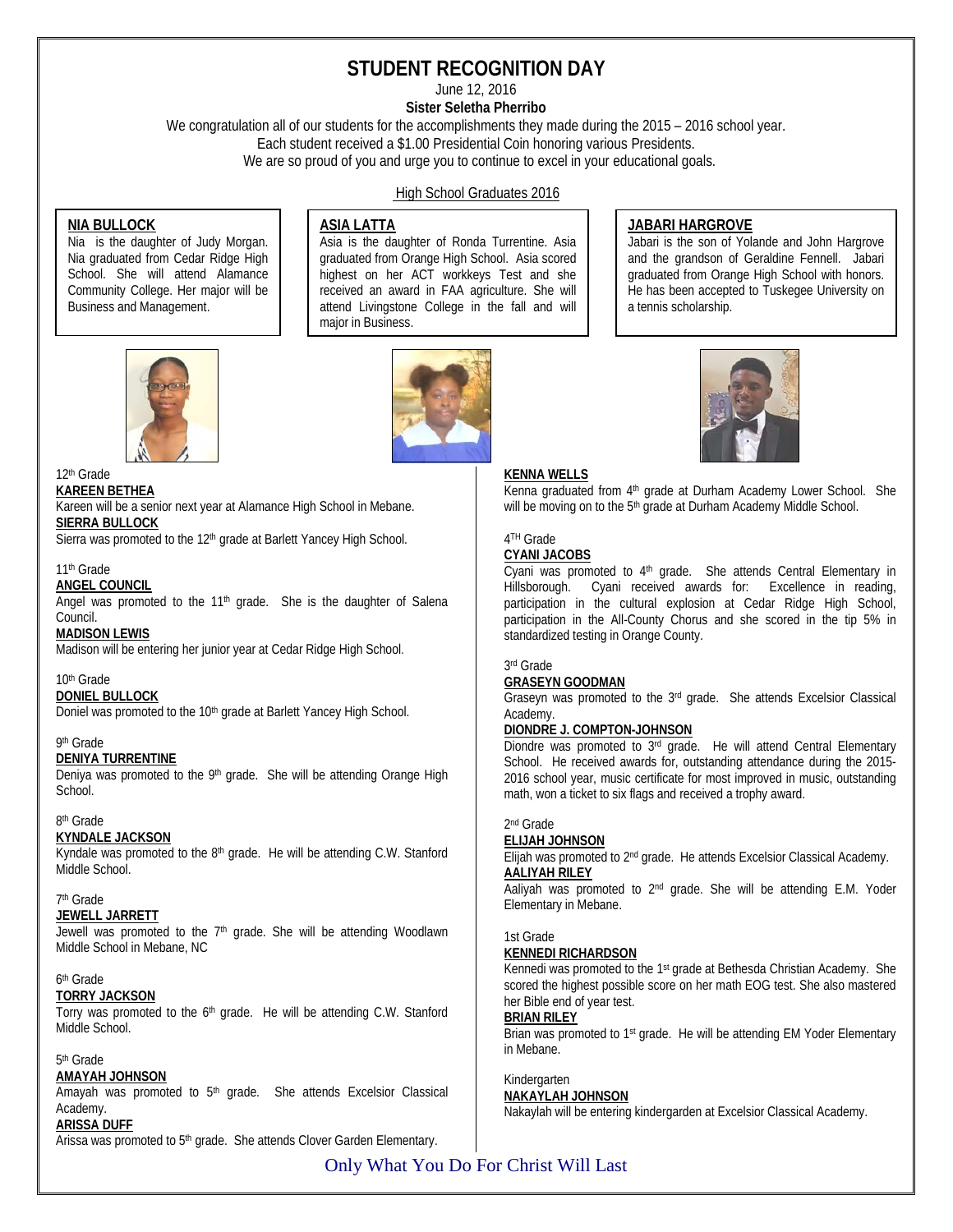# **WOMAN'S AUXILIARY BANQUET**



Vacation Bible School was held on June 15-17, 2016. A song, scripture and prayer opened the Vacation Bible School each night.

Submerge-Finding Truth Beyond The Surface-John 4th

 **Candance Truss** was in charge of planning the activities for the children. **Rev. William Richardson** taught the adult class. Members attending the adult class: **Rev William Richardson, Linda Whitted, Lester Whitted, Ronda Turrentine, Cherba Torain, Asia Latta, Anita Lewis, Dorothy Lea, Larry Pettiford, Eliza Torain** and **Shereen Johnson. Shereen Johnson**, **Wandra Richardson, Stephanie Brodie and Mary Villines** assisted **Candance** with the children's activities.

 The children had a great time doing arts, crafts and other activities.

 Refreshments served included hot dogs, hamburgers, chips, pizza and beverages.

**\*\*\*\*\*\*\*\*\*\*\*\*\*\*\*\*\*\*\*\*\*\*\*\*\*\*\*\*\*\*\*\*\*\*\*\*\*\*\*\*\*\*\*\*\*\*\*\*\*\*\*\*\*\*\*\*\*\*\*\*\*\*\*\***



# **THE CONGRESS OF CHRISTIAN EDUCATION OF THE EAST CEDAR GROVE ASSOCIATION 2016 SPRING INSTITUTE**

The annual Spring Institute was held on April 19, 20, 21, 2016 at Shady Hill Missionary Baptist Church in Roxboro. The theme was: "Using All The Parts to Make the Whole." Reaching Out Through the Word Using The Bible As A Teaching Tool. **Reverend Richardson** was one of the instructors. His targeted class was the Associate Ministers of various churches. The class was so successful; his students have asked that he continue instructing them. Representing First Community as a part of the planning committee and in charge of registration was **Sister Linda Snipes**.



# **June 18, 2016**

 The East Cedar Grove Missionary Baptist Association's annual Woman's Auxiliary Banquet was held at Four O'clock at The First Baptist Church in Creedmoor, NC. The colors this year was white and gold. The theme was "As white as snow…as pure as gold." The speaker for this occasion was Sister Elizabeth Strater Marrow. Sister Marrow has an impressive list of accomplishments and positions. She has also written articles for The Missionary Helper. Her topic was "You Got What It Takes."

 First Community members attending were: **Reverend William Richardson, Brother Earl Brown** and wife Sister Atsie Brown**, Sister Shirley Byrd, Sister Linda Snipes, Sister Cherba Torain, Sister Marjorie Vanhooke, Sister Mary Villines, Sister Linda Powell Whitted and Brother Lester Whitted.**

 The music was rendered by Reverend John Joyner and Deacon Cynthia Lawrence. Dinner was served during the program and gifts were presented to all present.

**\*\*\*\*\*\*\*\*\*\*\*\*\*\*\*\*\*\*\*\*\*\*\*\*\*\*\*\*\*\*\*\*\*\*\*\*\*\*\*\*\*\*\*\*\*\*\*\*\*\*\*\*\*\*\*\*\*\*\*\*\*\*\*\*\***



# **A WALK FOR HUNGER**

Orange Congregations in Mission held its annual Walk for Hunger to raise money for the OCIM Food Pantry and Meals on Wheels. First Community is a member of OCIM and participate each year in the walk. This year's walk was held

at the Fairview Park in Hillsborough. First Community raised \$334.00 to help the hungry and the monies was presented to OCIM by OCIM representative Linda Snipes.

 Walkers participating from First Community were Sister Shereen Johnson, Sister Linda Snipes, Sister Cherba Torain, Sister Mary Villines and Sister Cothene Watkins. Sister Mary Wells also represented First Community and came to lend support to the walkers. OCIM works tirelessly to help Orange County through the Food Pantry, Meals on Wheels and The Thrift Shop. They would not be able to do all they do without the help of various churches and generous giving of individuals and businesses. Thank you to everyone who donated money and or participated in the walk.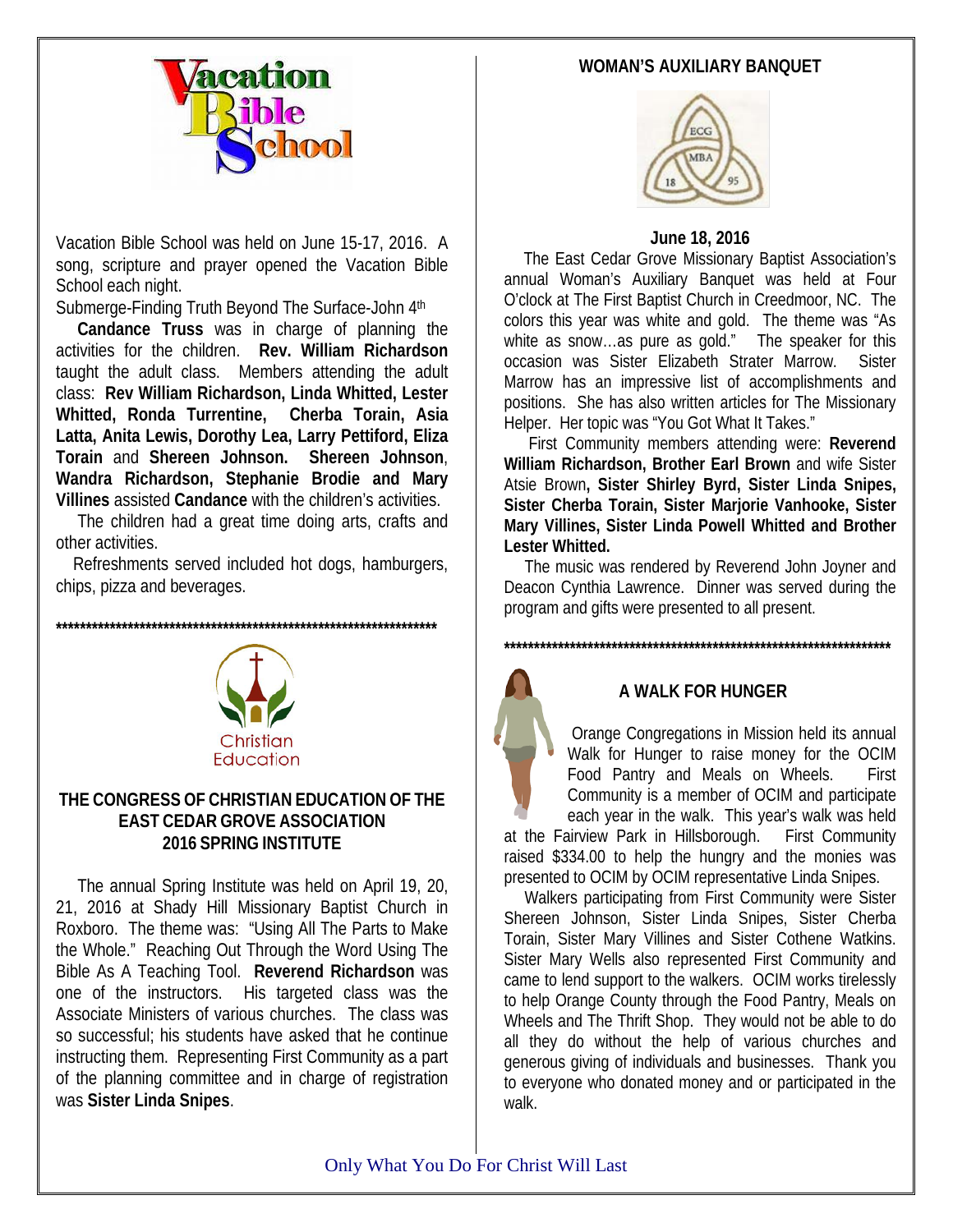# **STUDENT ACHEIVEMENTS FOR 2015-2016 SCHOOL YEAR**



**VACATION BIBLE SCHOOL**

 **Coordinator- Candance Truss**











# **Missionary Day Participants**